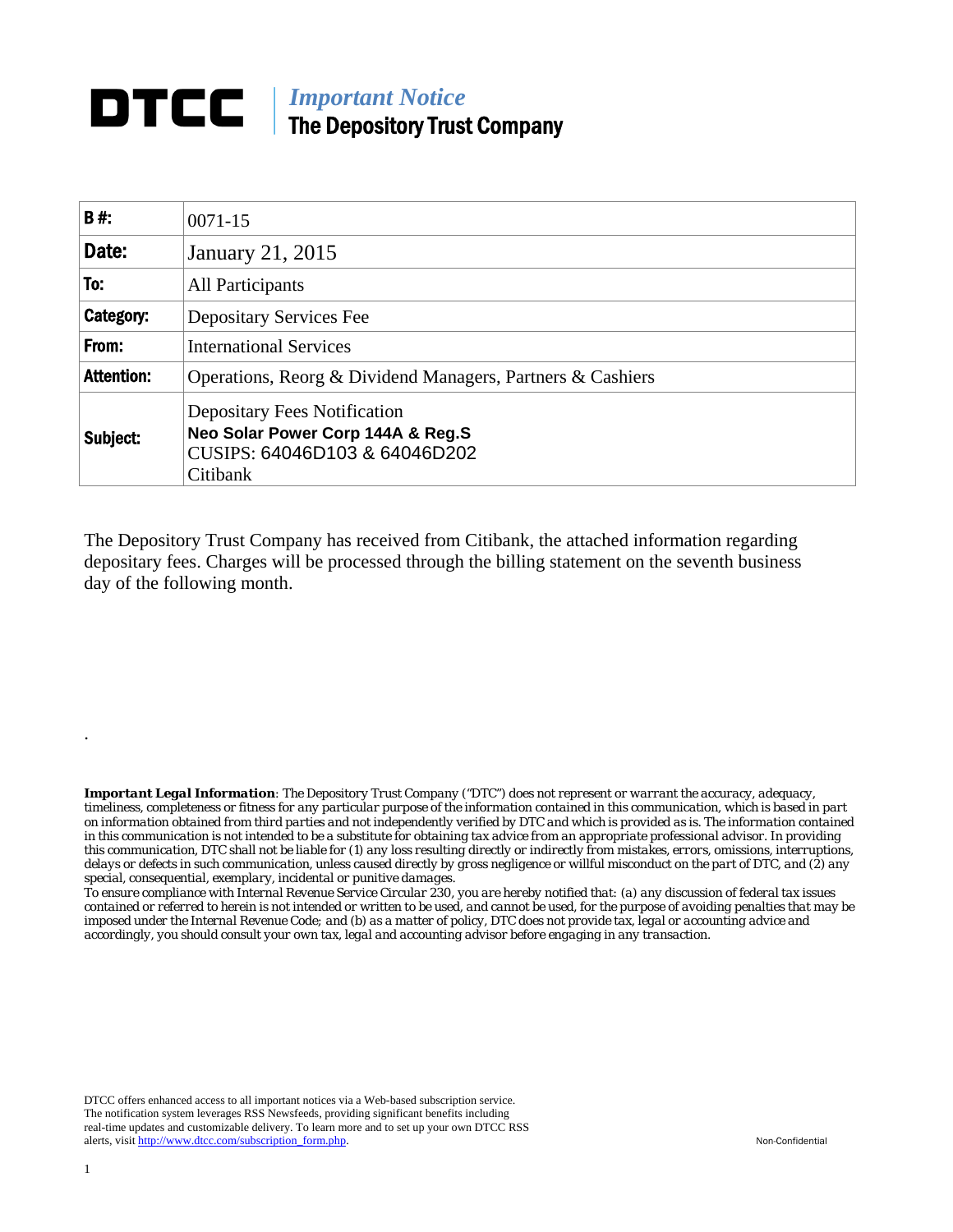

## **DEPOSITARY SERVICE FEE ANNOUNCEMENT**

**To the holders of : NEO SOLAR POWER CORP - 144A**

**DATE : 1/07/2015 1/07/2015**

**Please be advised of the following Depositary Service Fee ("DSF")**

| <b>DR PROGRAM:</b>       | <b>NEO SOLAR POWER CORP - 144A</b> |
|--------------------------|------------------------------------|
| <b>CUSIP:</b>            | 64046D103                          |
| ISIN:                    | US64046D1037                       |
| <b>COUNTRY:</b>          | <b>TAIWAN</b>                      |
| <b>RATIO:</b>            | 5:1                                |
| <b>DSF RECORD DATE:</b>  | 2/13/2015                          |
| <b>DSF BILLING DATE:</b> | 3/31/2015                          |
| <b>RATE PER DR:</b>      | \$0.02 per GDS held                |

========================================================================================= Citibank (the "Depositary") hereby represents and warrants to The Depository Trust Company ("DTC") that it may collect and receive, pursuant to the terms and conditions of the Deposit Agreement(s) (the "Agreement(s)"), each dated as of 7/19/2011 by NEO SOLAR POWER CORP - 144A and the Depositary, a

service fee per share in accordance with the table below (the 'Representation'):

| Depositary DTC $#$ |     | <b>Security Name</b>                  | <b>CUSIP</b> | Security<br>Type | Fee  |           | Record Date   Billing Period |
|--------------------|-----|---------------------------------------|--------------|------------------|------|-----------|------------------------------|
| Citibank           | 953 | NEO SOLAR POWER<br><b>CORP - 144A</b> | 64046D103    | GDR              | 0.02 | 2/13/2015 | 3/31/2015                    |

The Depositary hereby instructs DTC to collect and pass-through such fee(s) to the Depositary (the "Instruction").

Depositary hereby agrees to indemnify and defend DTC and its respective officers, directors, employees, agents and attorneys (the "Indemnitees") against, and hold the Indemnitees harmless from, any and all \*Losses and/or\*\*Legal Actions suffered or incurred by the Indemnitees resulting from, relating to, arising out of, or in connection with the Representation and/or the Instruction.

\*"Losses" means and includes all losses, liabilities, damages, judgments, payments, litigations, costs and expenses (including without limitation any costs of investigation and legal fees and expenses incurred), regardless of whether or not any liability, payment, obligation or judgment is ultimately imposed against the Indemnitees.

\*\*"Legal Action" means and includes any claim, counterclaim, demand, action, suit, arbitration, inquiry, proceeding or investigation before any federal, state or foreign court or other tribunal, or any investigative or regulatory agency or SRO.

**Questions may be directed to : Keith Balwan 973-461-7038 or Mairin Swords 973-461-7037**